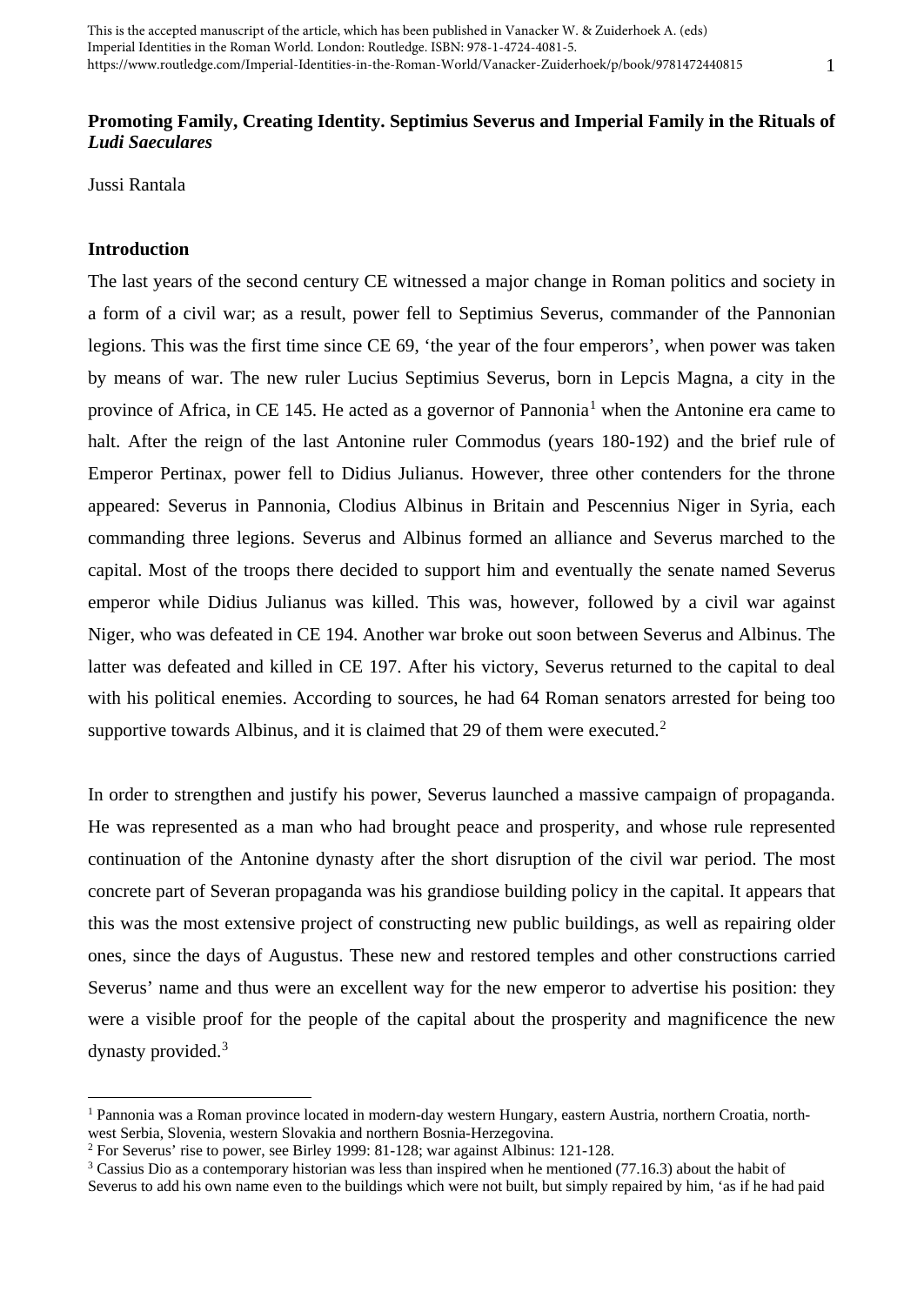The vast building projects were not, however, the only way to demonstrate the blessings of the Severan reign. Public celebrations, including sacrifices, animal- and gladiator shows, horse races and other kinds of entertainment, showcased the generosity of the emperor towards his subjects in an effective manner. Another remarkable event occurred in CE 204, when Severus celebrated an extremely rare religious festival, the *ludi saeculares*.

This article will focus on the roles of Septimius Severus and other imperial family members, Empress Julia Domna and two princes, Caracalla and Geta, in the ritual of the *ludi saeculares*  (usually referred as 'Secular Games' in modern studies). This paper is based on an idea that ritual creates collective identity by means of representation. Furthermore, when different people or groups take a central role in the ritual they are often symbolically representing whole community (*communitas*). By acting as a symbol they create feelings of collective identity and loyalty. Moreover, a person (or a group) representing the community is usually seen as one possessing the 'power to protect', which means that her/his authority separates her/him from the audience; this authority is created and strengthened precisely in the rituals.[4](#page-1-0)

From this viewpoint I evaluate the role of the imperial family members recorded in the inscription, commemorating and describing the rituals of Severan *ludi saeculares*. This monument was erected in Campus Martius after the rituals of the *ludi*; by its presence it preserved not only the games held by Severus in public memory, but also the messages Severus wanted to send through the festival. However, when we when we evaluate these messages, we should also consider who the primary audience of the games were. When we evaluate this, one important detail to bear in mind is that the feast was apparently celebrated only in the capital. There are no known examples of similar rituals in cities or towns other than Rome. The significance of the capital is further highlighted by the fact that in CE 204, heralds travelled through Italy to invite people to the city to see the games.<sup>[5](#page-1-1)</sup> However, considering the problem of legitimizing one's power, there might have been more 'specific' groups among the audience to whom the rituals were aimed at; I will return to this problem in my article.

for the buildings from his own pocket'. The list of buildings built or repaired by Septimius Severus is presented in Benario 1958: 714-718. It should also be mentioned that in my article I use the Loeb edition when referring to Cassius Dio (and not the standard Boissevain system).

<span id="page-1-0"></span><sup>4</sup> Koster 2003: 223-225.

<span id="page-1-1"></span><sup>5</sup> Herod. 3.8.10. Apparently, heralds were used in earlier games as well, at least according to Suetonius (*Claud*. 21.2) and numismatic evidence (*RIC* 2 no. 596 (Domitian)).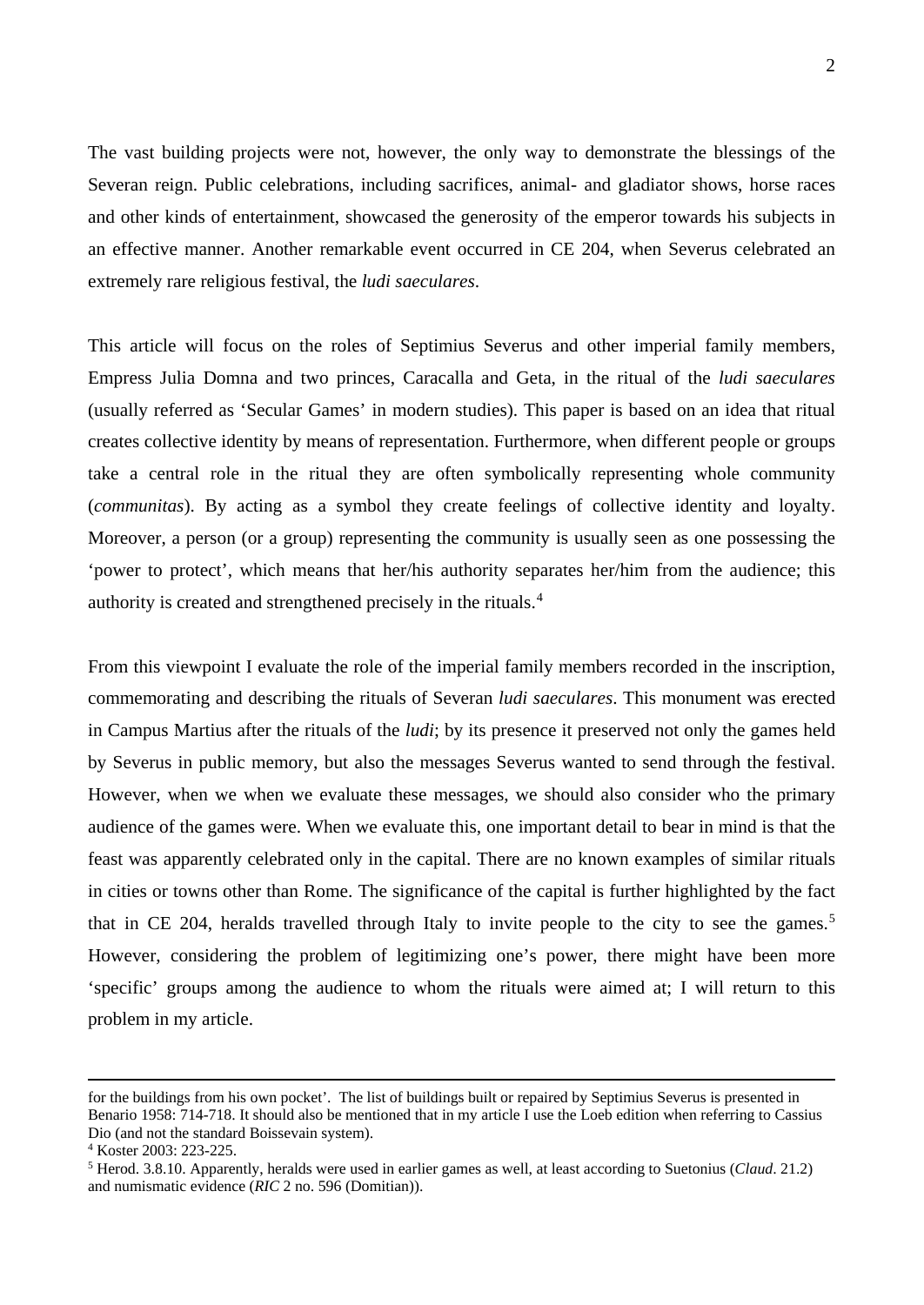#### **Severan** *Ludi***: Tradition and Innovation**

To understand the importance of the *ludi saeculares* for Severus, their uniqueness should be kept in mind; the games were a religious phenomenon that was supposed to be celebrated only once in about a hundred years. For Romans, the games marked an occasion when an 'age' (*saeculum*) changed; it was a common belief that history consisted of different ages, and that passing of an age should be celebrated by *ludi saeculares*. This idea was discussed, for example, by a third-century  $CE$  grammarian Censorinus,<sup>[6](#page-2-0)</sup> who also provided the chronology of Roman Secular Games as it was understood during his time. His list of the games started from those of Valerius Publicola, which were, according to the author, held in 509 BCE – in other words, when the last Etruscan king Tarquinius Superbus was expelled from Rome. The second games were organized in 346 or 344 BCE, and the third occasion was in 249 or 236 BCE. For the fourth games Censorinus gave three possible dates: 149, 146 and 126 BCE.[7](#page-2-1)

We know very little about the rituals of republican *ludi saeculares*, but some small pieces of information are provided by later authors. According to them, the games were organized by the priestly group of *quindecimviri sacris faciundis*, which was also the case for the *ludi* of the imperial period. In addition, we have reports of how the ritual was conducted in Tarentum (in Campus Martius) to honour Dis and Proserpina, two gods of the underworld. The sacrifice was made by an underground altar, which was unearthed for conducting the ceremonies. The victims offered to the gods were black; this was a standard procedure among the Romans when sacrificing to the chthonic gods.[8](#page-2-2)

The first imperial games were organized by Augustus, who held *ludi saeculares* in 17 BCE, and, at the same time, apparently modified extensively the program of the festivals.<sup>[9](#page-2-3)</sup> The Augustan rituals began on the night of 31 May, taking place for three nights and days. The gods of the underworld, Dis and Proserpina, were nowhere to be seen anymore. Instead, a number of new gods and goddesses were given a prominent role: Moirae (Fates), Eileithyia and Terra Mater were honoured by a sacrifice in the nocturnal rites in Campus Martius.<sup>[10](#page-2-4)</sup> Daytime rituals were dedicated to Juppiter Optimus Maximus, Juno Regina, Apollo and Diana. In addition to the sacrifices, the festivals

<span id="page-2-0"></span> <sup>6</sup> Censorinus, *DN* 17.1-9.

<span id="page-2-1"></span><sup>7</sup> Censorinus, *DN* 17.10-11. Moreover, the myth on which the games were based is recorded by two authors, Valerius Maximus (2.4.5) and Zosimos (2.1-4).

<span id="page-2-2"></span><sup>8</sup> See, for example, Liv. *Per*. 49; Plut. *Publ*. 21; Zos. 2.4; August. *De civ. D*. 3.18.

<span id="page-2-3"></span><sup>&</sup>lt;sup>9</sup> Beard, North & Price 1999: 291-206. However, it appears that while giving the festival a new 'imperial' look,

Augustus also preserved some elements from the earlier tradition. Poe 1984: 64-65.

<span id="page-2-4"></span><sup>&</sup>lt;sup>10</sup> It appears that these Greek deities did not have a cult in the Roman state religion before the *ludi saeculares*. Feeney 2003: 107-108.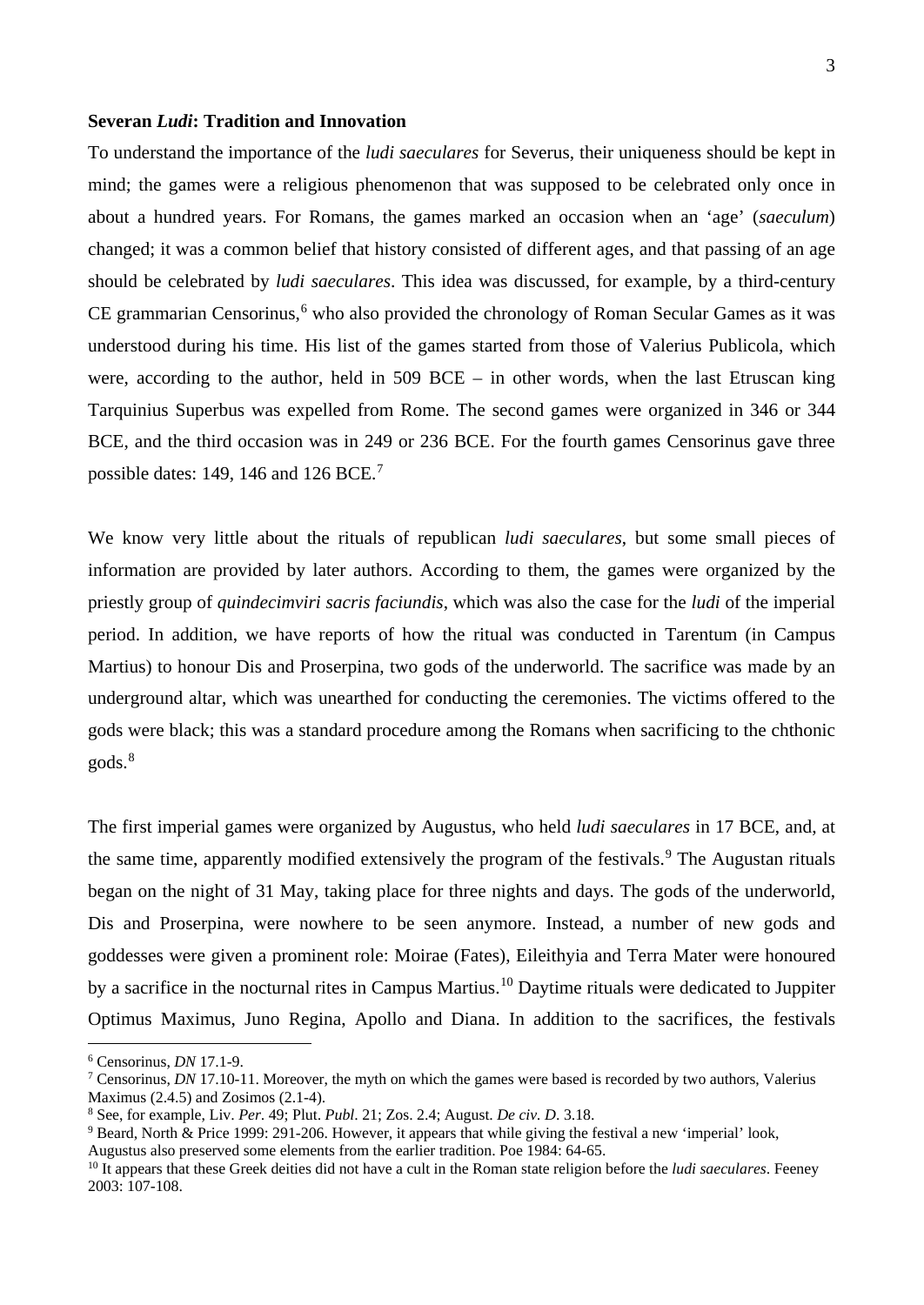included *sellisternium*<sup>[11](#page-3-0)</sup> performed by 110 married women, and *Carmen Saeculare*, a poem performed by 27 boys and 27 girls.<sup>[12](#page-3-1)</sup>

It seems that the other games of the imperial period followed the Augustan model quite closely, although Augustan *ludi* and the Severan games in 204 are the only occasions out of six *ludi* held during the imperial period of which we have a good deal of evidence left: an inscription containing the program of the festival, erected on the Campus Martius, survives from both festivals.<sup>[13](#page-3-2)</sup> Although only partly preserved, the Severan inscription describing the program of the *ludi*  saeculares of 204 CE is the most complete report of any single Roman religious festival.<sup>[14](#page-3-3)</sup> The inscription was, as mentioned, erected after the festival in Campus Martius, one of the most important areas in the capital.<sup>[15](#page-3-4)</sup> In the same place stood the record of the Augustan games, from the year 17 BCE, and it is almost certain that other emperors who had organized Secular Games had erected their own inscriptions there as well, although basically nothing remains of games other than Augustan and Severan ones.[16](#page-3-5)

The Severan inscription celebrated the festival and emperor's power both by means of tradition and innovation: the fact that the monument was erected next to the earlier records tied it to the tradition of earlier games. In addition, the main lines of the program remained more or less the same compared with Augustan source. On the other hand, the Severan inscription also included many new details compared to the records of the earlier emperors. To give just one example, the very active role of the Empress Julia Domna in the Severan games seems to be one of these novelties, as Livia, wife of Augustus who otherwise was a very powerful figure in Augustan propaganda, is

<span id="page-3-0"></span><sup>&</sup>lt;sup>11</sup> *Sellisternium* was a ritual of purification, offered by women; apart from that, we know very little about it. However, it is likely that it resembled *lectisternium*, an expiatory ceremony including a banquet, during which the images of the gods sat on couches together with the participants – although it appears that during *sellisternium* the gods sat on chairs. *Lectisternium* was a ritual that traces back to the republican period; however, every ritual of *sellisternium* that we know of were celebrated in the imperial era. Price & Kearns 2003: 504.

<span id="page-3-1"></span><sup>&</sup>lt;sup>12</sup> Augustan program is provided in Pighi 1965: 198-119. *Carmen Saeculare*, conducted by Horace, is preserved as well.

<span id="page-3-2"></span><sup>13</sup> Imperial *ludi* were organized, after Augustus, by Claudius (in CE 47), Domitian (CE 88), Antoninus Pius (CE 147), Septimius Severus (CE 204) and Philip the Arab (CE 248). As one can notice, they were in practice organized once in about fifty years, although they should have been celebrated just once in about one hundred years. For the chronology of the imperial games, see Pighi 1965: 102-103.

<span id="page-3-3"></span><sup>14</sup> Recorded in *CIL* 6 32326-32335 and Pighi 1965: 140-175.

<span id="page-3-4"></span><sup>&</sup>lt;sup>15</sup> The importance of the Campus Martius for the Romans is stressed by many writers, such as Livy (2.5), Plutarch (*Publ*. 8) and Dionysios of Halicarnassus (*Ant. Rom.* 5.13); they all record the story which connects the field with the birth of the republic. Well-known account comes also from Strabo who described Campus Martius as a magnificent site because of its temples, other buildings and natural surroundings (5.3.8).

<span id="page-3-5"></span><sup>&</sup>lt;sup>16</sup> There are just a few fragments remaining from the records of the Claudian *ludi saeculares*, but nothing else from other inscriptions. However, it is very likely that at least Domitian followed the Augustan example of erecting an inscription in Campus Martius, as he apparently followed the Augustan model extremely closely in all possible ways, suggested on the basis of the numismatic evidence celebrating the games of CE 88.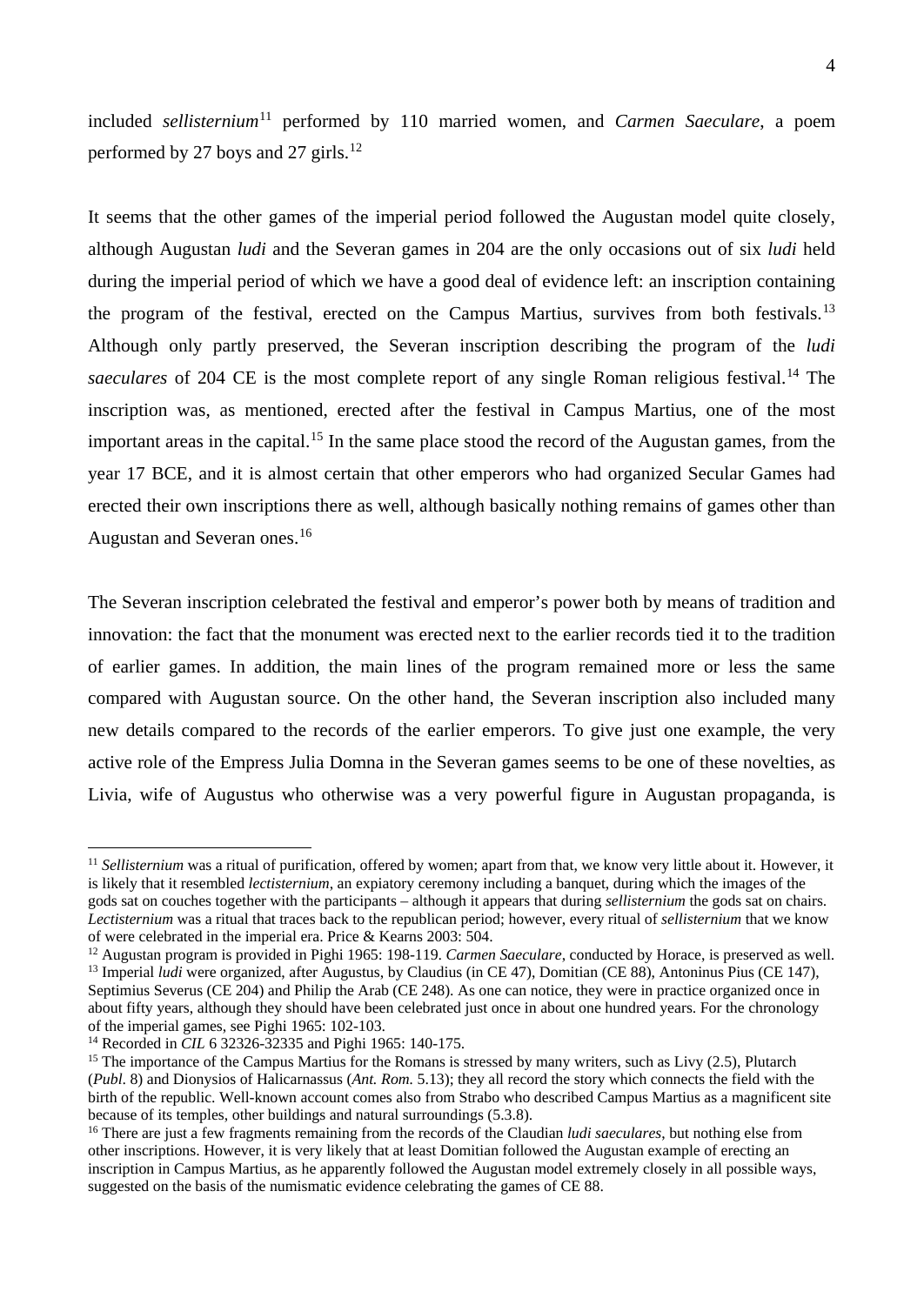missing from the records of Augustan *ludi saeculares* altogether. [17](#page-4-0) These new details, however small they might appear, are very important when we try to evaluate which values and messages Severus wanted to bring forward in his festival.

### **Organizing the Games**

The dynastic aspirations of Septimius Severus are evident already in the first lines of the inscription, as the source indicates the organizers: the emperor himself, his sons Caracalla and Geta and the Praetorian Prefect Plautianus.<sup>[18](#page-4-1)</sup> Inclusion of the last name is a noteworthy detail from this aspect, as Plautianus was tied in many ways to Severan family. Gaius Fulvius Plautianus was a native of North Africa as well and maternal cousin of the emperor. Apparently they had been close friends for a very long time and by the year 204 he had become a powerful figure in Rome: appointed prefect in CE 197, he also became a senator and a consul (in CE 203). Acting as a second-incommand for Severus, Plautianus' daughter Publia Fulvia Plautilla was married to Caracalla in the year 202.[19](#page-4-2)

Generally, the first lines of the inscription lack direct references to imperial family roles; however, Empress Julia Domna's position as a 'mother of the camps', *mater castrorum*, is mentioned already in the first part of the inscription.<sup>[20](#page-4-3)</sup> The title was given to Julia already in the year 195 in order to underline the connection between the Severan dynasty and the army. Close relationship with the legions was a necessity during that period in particular, as Severus was fighting constantly.<sup>[21](#page-4-4)</sup> However, question remains why it was this particular title that was used in the records of the *ludi saeculares*, as there were other options already available in CE 204: Julia Domna had received the title *mater caesaris* ('mother of Caesar') in the year 196, and in CE 198 she became *mater augusti et caesaris* ('mother of Augustus and Caesar). [22](#page-4-5) Later, her full title was *mater augusti/imperatoris et castrorum et senatus et patriae,* 'mother of the emperor, of the camps, and the senate and the fatherland'. After that, she was also known as 'mother of the Roman people' (*mater populi Romani*), although these two titles were given to her only in CE 211, when Septimius Severus died.<sup>[23](#page-4-6)</sup>

<span id="page-4-0"></span><sup>&</sup>lt;sup>17</sup> The empresses are also missing from the sources dealing with other *ludi*. For example, there are no traces of empress in the rich numismatic evidence celebrating the *ludi saeculares* organized by Domitian.

<span id="page-4-1"></span><sup>18</sup> Pighi, *comm. lud. sept*. I 1-5.

<span id="page-4-2"></span><sup>&</sup>lt;sup>19</sup> Potter 2004: 116-120.

<span id="page-4-3"></span><sup>20</sup> Pighi, *comm. lud. sept*. III 9. She is also mentioned with this honorary title in IV 9, Va (V) 52 and (VII) 83.

<span id="page-4-4"></span><sup>21</sup> Kettenhofen 1979: 79.

<span id="page-4-5"></span><sup>22</sup> Kettenhofen 1979: 83-85; Levick 2007: 82.

<span id="page-4-6"></span><sup>&</sup>lt;sup>23</sup> Levick 2007: 93. Julia Domna was the first Roman empress to actually take the title; see Kosmetatou 2002: 411-412.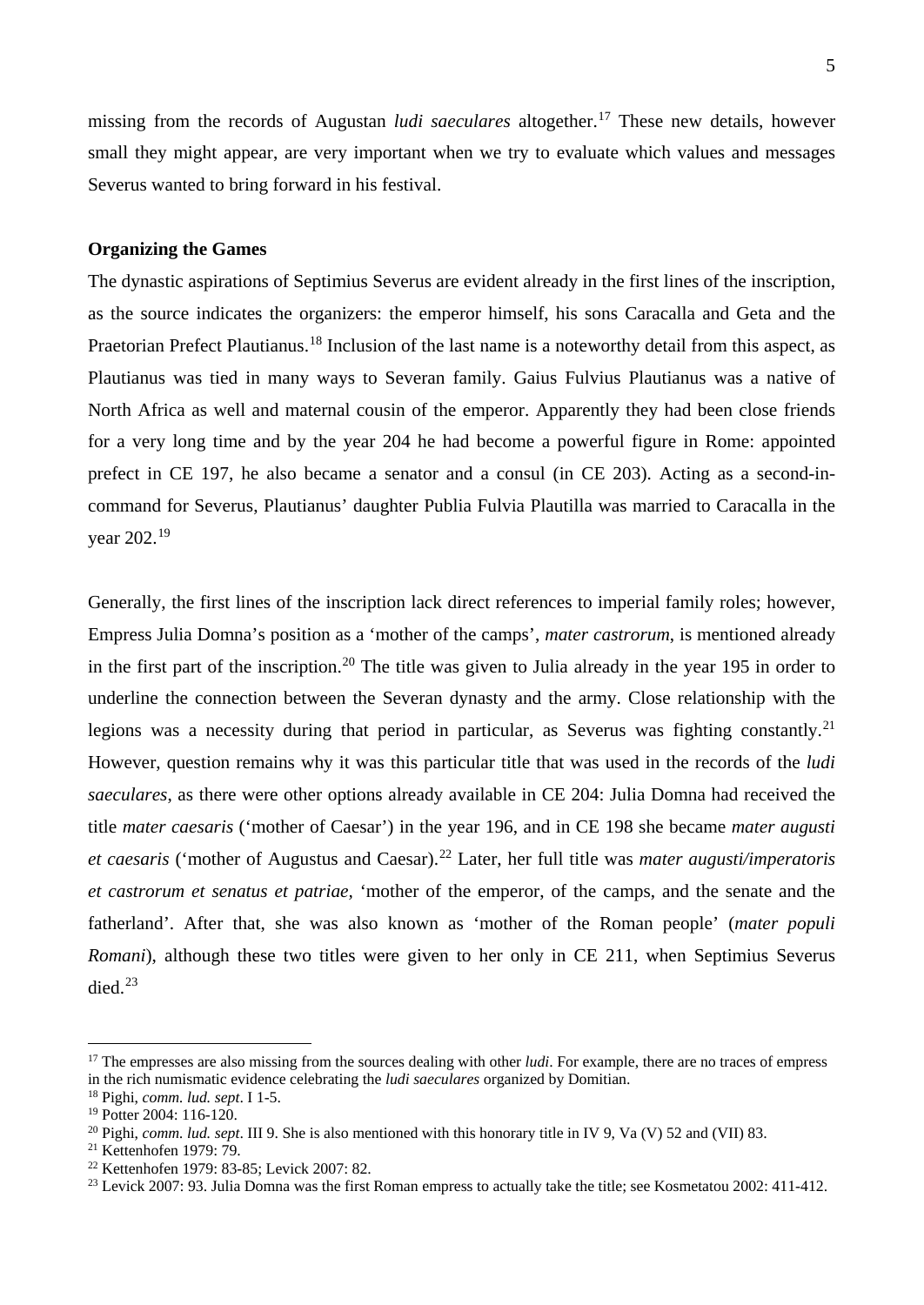One reason behind the selection of the title *mater castrorum* might be the fact that it was a title first given to Faustina the younger, wife of the last Antonine ruler Marcus Aurelius.<sup>[24](#page-5-0)</sup> After all, the relationship with Aurelius and his dynasty was considered extremely important by Severus; his will to connect himself with the Antonine dynasty can be found in many of his actions and deeds.<sup>[25](#page-5-1)</sup> As a result, it seems logical that Julia Domna was using a title connecting her to the Antonine tradition in a festival with major importance for the new dynasty and its propaganda.

#### **Father of the** *Communitas*

Moving on with the record, the actual rituals begun during the night between the 31 May and the 1 June, when Severus and his two sons gave an opening prayer. After that, Severus sacrificed to the Greek goddess Moirae nine female lambs and nine she-goats (all of them black, as was the custom when sacrificing to chthonic deities) and gave a prayer. According to the inscription, two senior Vestal Virgins, Numisia Maximilla and Terentia Flavola, were also present. As the source records, the Vestals were not actually praying with the emperor, but were simply witnessing the ritual.<sup>[26](#page-5-2)</sup> The fact that two Vestals are mentioned in the inscription is an interesting detail, as this seems to be a Severan novelty; Augustan record does not mention Vestals at all, and there are no traces of them in the evidence considering *ludi saeculares* organized by other emperors either.<sup>[27](#page-5-3)</sup>

The inclusion of the Vestals in the inscription could be explained by their important role in Roman religious life, but perhaps even more by their significance for Roman identity. The role and function of Vestals in Roman cultic life and society was vast; generally, it can be argued that religious duties of Vestal Virgins were connected with purification and acting as guardians of the grain stocks of Rome.[28](#page-5-4) However, especially their symbolic value for Rome was immense. There were no other priestly groups in the empire who were as much connected to the most important myths of Rome as were the Vestals; these myths included, of course, even the foundation story of the city (according to legend, Romulus and Remus were sons of a Vestal Virgin Rhea Silvia).<sup>[29](#page-5-5)</sup> In addition, the priestly group of Vestals was thought to be founded by king Numa, a legendary figure who was considered to be the founder of Roman religion.<sup>[30](#page-5-6)</sup> Their duties also highlighted their very Roman nature: the

<span id="page-5-0"></span> <sup>24</sup> Keltanen 2002: 137-138.

<span id="page-5-1"></span><sup>25</sup> See Baharal 1996: 20-42.

<span id="page-5-2"></span><sup>26</sup> Pighi, *comm. lud. sept*. III 26-36. The first night also included theatrical spectacles and *sellisternium* by 110 matrons.

<span id="page-5-3"></span> $27$  The extensive numismatic evidence from the games of Domitian does not include any images of Vestal Virgins.

<span id="page-5-4"></span><sup>28</sup> Wildfang 2006: 6-33.

<span id="page-5-5"></span><sup>29</sup> Liv. 1.3.1; Dion. Hal. *Ant. Rom*. 1.76.4; Plut. *Rom*. 3.2-3

<span id="page-5-6"></span><sup>30</sup> Liv. 1.20.3-4; Plut. *Num*. 1.20.3.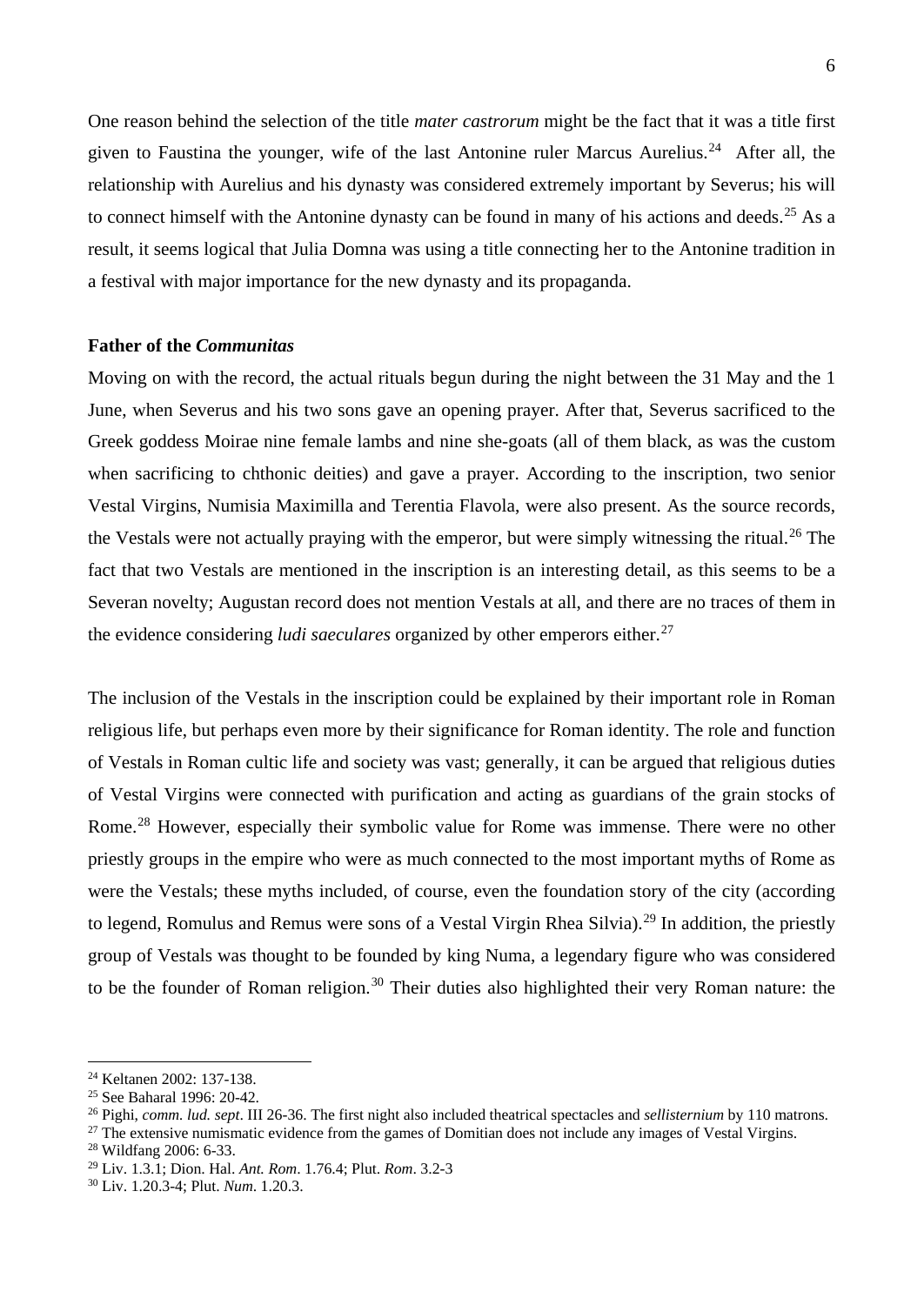most sacred objects of Rome were kept in the temple of Vesta, and they also kept the eternal flame, symbolizing the stability of the state, burning in their temple.<sup>[31](#page-6-0)</sup>

The judicial position of the Vestal Virgins was another important detail demonstrating their role as the symbols of Rome. When a girl was chosen to become a Vestal and given to the temple (at the age of six), she was no longer part of Roman citizenry, but became a unique legal entity. Because of this uniqueness, the Vestals could not identify with any other category in Rome, legally or ritually; as they were excluded from all other groups, they became a symbol of the whole society. $32$ 

Taken this very special role of the Vestals into consideration, we may turn to the inscription depicting Vestals witnessing the opening rituals in Severan *ludi saeculares*. The formula of the actual prayer given by Severus at this point was very old. The same prayer was given already in the Augustan celebrations, but part of it traces even further.<sup>[33](#page-6-2)</sup> The emperor first asked protection for the Roman people, but also for himself, his house, and his household (*mihi, domui, familiae*). This formula can be traced from the work of Cato the elder, who described a family prayer given in the ritual of *ambarvalia*, an ancient ritual where fields and city boundaries were purified.<sup>[34](#page-6-3)</sup>

It is noteworthy that Cato wrote about a private cult, led by the head of the household (*paterfamilias*). He was meant to make sure that traditional rites of the family were maintained and passed on to the next generation. Accordingly, it is interesting to note the similarities with the description of Cato about the private ceremonies where the whole household gathered to ask gods for the protection, and the prayer of the emperor in the *ludi saeculares*. [35](#page-6-4) As in the traditional family ritual those who witnessed the prayer were the other members of the household, in the *ludi saeculares* of the year 204 the role of the family members was in fact reserved for the Vestal Virgins and other officials who witnessed the sacrifice.

As I would suggest, including Vestal Virgins could be seen as an attempt of Severus to highlight his position as a 'father-figure' of the whole community. We have already noticed how Vestals were the group most closely connected to Rome and Roman identity. By using Vestals as his 'family members' during the prayer where he asked protection not only for Roman commonwealth but also

<span id="page-6-0"></span><sup>&</sup>lt;sup>31</sup> The fire of Vesta: Ov. *Fast.* 6.297; Plut. *Num.* 11.1. For the symbolical value of eternal fire, see Staples 1998: 148-156.

<span id="page-6-1"></span><sup>32</sup> Staples 1998: 143-156.

<span id="page-6-2"></span><sup>33</sup> For the prayer in Augustan *ludi saeculares*, see Rantala 2011: 248-249.

<span id="page-6-3"></span><sup>34</sup> Cato *Agr*. 141.

<span id="page-6-4"></span><sup>35</sup> Cato *Agr*. 141; cf. Pighi, *comm. lud. sept.* III 53.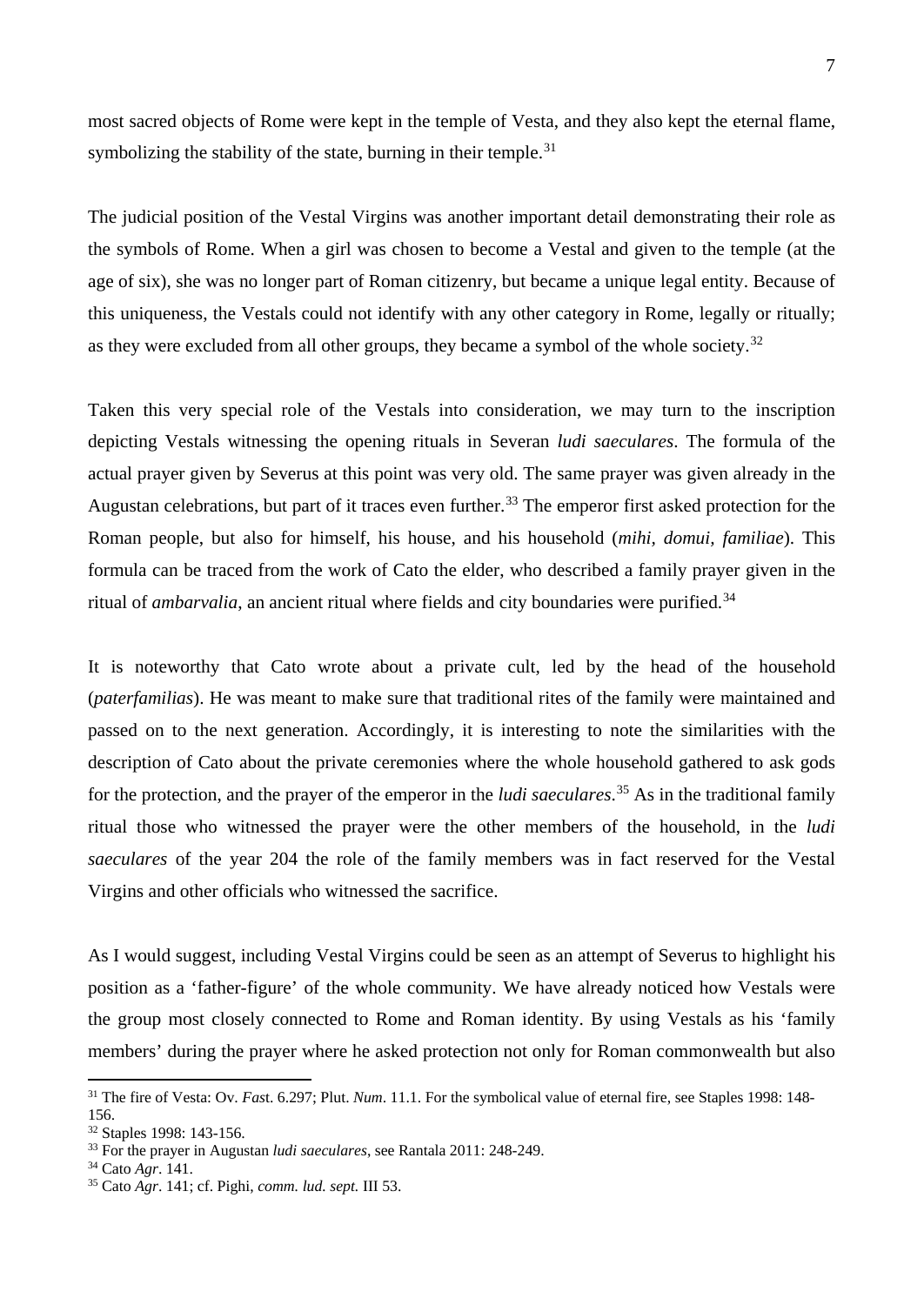for himself and his household, Severus highlighted his position as *pater patriae*, father of the fatherland, and underlined his position between gods and the people – demonstrating that he, as a head of the family, was the one under whose protection Rome was.

### **First Lady of Rome**

Even if there are traces of family roles given to the members of the imperial family in the first part of the inscription, it was during the second day when they became truly noticeable. The part of the inscription covering the second night of the rituals is very badly fragmented, $36$  but the next part that covers the proceedings of the rituals of the second day presents lots of information about the importance of family roles in the Severan *ludi*.

The second day began with a sacrifice, a white cow, to Juno Regina. This was conducted by the emperor himself, with princes Caracalla and Geta, as well as the *quindecimviri*, also present. After that, a sacrifice was made to Juppiter Optimus Maximus by the emperor, after which he returned to the temple of Juno.<sup>[37](#page-7-1)</sup> This was followed by a prayer by the emperor to Juno, with the Vestals and 110 matrons (including the empress) also present, as the inscription records:

'Septimius Augustus, with the Vestal Virgins Numisia Maximilla and Terentia Flavola, imparted to Julia Augusta, mother of the camps and wife of the emperor, and to the hundred and nine matrons, who had been convoked....'[38](#page-7-2)

This passage represents Julia Domna and Septimius Severus as a married couple, as Julia is described as the *coniunx* of Severus. The word was used to describe a wife (or sometimes a husband) in relation to other partner – in fact, the verb *coniungere*, to which it is related, means 'to join together'. In other words, it describes a couple joining in marriage.<sup>[39](#page-7-3)</sup>

However, perhaps the most striking detail in the records of the Severan *ludi* is the prominent position of the empress as a leader of the 110 matrons who performed in various phases of the ritual. The number of the women, 110, apparently referred to the length (in years) of *saeculum*, an

<span id="page-7-0"></span><sup>&</sup>lt;sup>36</sup> Apparently the rituals included a sacrifice to Eileithyia, goddess of childbirth, and, following the example of the first night, theatrical spectacles and *sellisternium* by the matrons.

<span id="page-7-1"></span><sup>37</sup> Pighi, *comm. lud. sept*. IV 4-9.

<span id="page-7-2"></span><sup>38</sup> *Seuerus Aug. Iuliae Aug. matri castror. coniugi imp. et matronis CVIIII, quibus denuntiantum erat, adstantibus Numisia Maximilla et Terentia Flavola uirg. Vest…*

<span id="page-7-3"></span><sup>39</sup> Treggiari 1991, 6.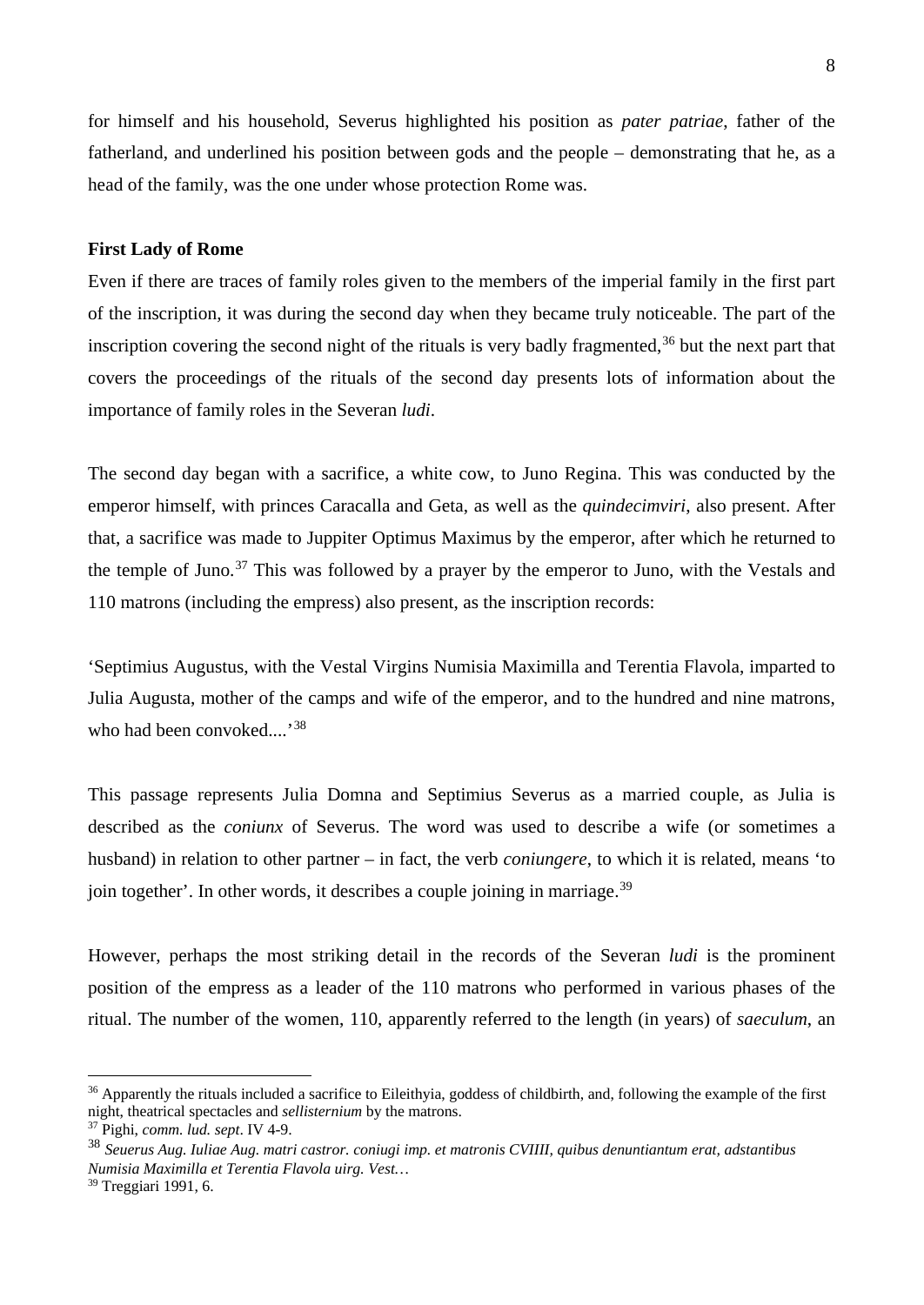age between the different celebrations of *ludi saeculares*. [40](#page-8-0) The matrons appear in the inscription already during the first night-time rituals, holding a *sellisternium* to honour two goddesses, Juno and Diana. However, when the source records the proceedings of the second day, the matrons truly take the stage. The inclusion of matrons in the program is not a Severan novelty as such, as they appear already in the Augustan records in 17 BCE. However, in that document they are simply mentioned as participating in the ritual, described collectively as "110 matrons". Compared to that, Severan inscription is a very different story. All the participating women are mentioned by their names, although just ten names are preserved more or less completely.<sup>[41](#page-8-1)</sup>

It is, perhaps, relevant to shortly compare the details considering women in Augustan and Severan inscriptions. Why did Augustan source keep silence about the names of the matrons, who participated in the games of 17 BCE? Even Empress Livia is missing from the records, which seems strange, given the extreme importance of Secular Games for Augustan propaganda.<sup>[42](#page-8-2)</sup> One possible explanation is the Augustan idea about the collective guilt of Roman married women for the civil war of the last years of the republic. As modern scholars have noted, there are traces in the Augustan poetry of an attitude suggesting that because of the immoral behaviour of the Roman mothers, their children did not receive a proper upbringing; as a consequence, they became bad citizens and bad soldiers which eventually led to troubles. [43](#page-8-3) Therefore it seems that women taking part in Augustan games were not 'heroes' as such, but their duty was to symbolize the group that was most to blame for civil war horrors. As a consequence, it appears that there was no need to record individual names in public memory.

Severan inscription is a very different story. The role of matrons as a part of the celebration was very well documented, and position of Empress Julia Domna as a leading mother is particularly emphasized. When we evaluate reason behind this presentation, it is important to remember that even if political situation between Augustus and Septimius Severus had some similarities, like a quite recent civil war, there is no trace of 'collective sin,' or a special guilt of Roman matrons, in Severan propaganda. Indeed, highlighting empress as a leader of 'sinners' would have been an odd thing to do from behalf of Septimius Severus, as his aim was to strengthen the position of his family as new leaders of the empire.

<span id="page-8-0"></span> <sup>40</sup> The idea of *saeculum* as 110 years can be found in Censorinus, *DN* 17.1-9.

<span id="page-8-1"></span><sup>41</sup> Pighi, *comm. lud. sept*. IV 12-Va 30. The cultural background of the 110 matrons would be an interesting question but, unfortunately impossible to thoroughly solve. The names that we know seem, however, to be provincial rather than Italian, as suggested by Birley (p. 160). The names are collected in Pighi 1965: 241-243.

<span id="page-8-2"></span><sup>42</sup> For the *ludi saeculares* as a part of Augustan propaganda see Galinsky 1996: 100-106 and Zanker 1988: 167-172.

<span id="page-8-3"></span><sup>43</sup> Liebeschuetz 1979: 90-94; Wallace-Hardill 1982: 22-28.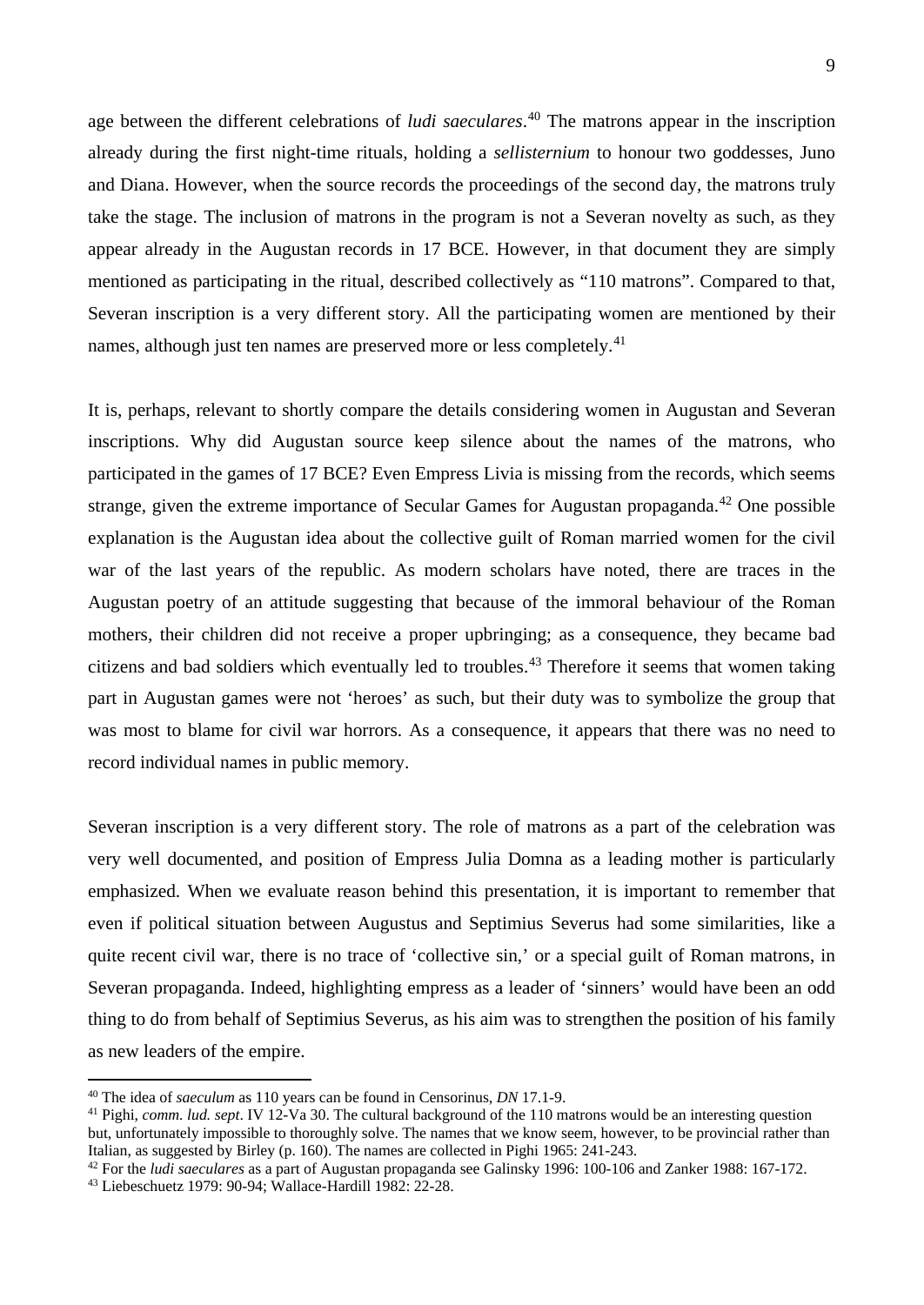Perhaps the answer can be found when we evaluate the actual names that the inscription provides us. Even if we know completely only a few of them, it is easy to notice that the names of the matrons represent the highest classes of Roman society: out of 109 matrons, 91 were wives of senators and 18 of knights (*equites*). [44](#page-9-0) In other words, they represented the ruling families of the capital. Julia Domna was originally also a part of the elite, but not in Rome. Instead, she was a member of the very old Syrian nobility. As a result, in Rome she was probably a rather unknown figure before she became empress.[45](#page-9-1)

Taken this into consideration, highlighting Julia Domna as a leader of the senatorial mothers of Rome was probably a way to point out that she was indeed part of the upper class of the capital. In other words, she was represented as a part of a 'network' of noble women. Moreover, she was not just a part of them, but all the female members of the nobility of the capital were actually positioned under her rule. She was thus represented as the true, leading mother of Rome. It is also an interesting detail that one of the preserved names is Julia Soaemias – niece of the Empress Julia Domna. She appears to be leading the *equites*, as her name is mentioned first of that particular group. It is likely that her inclusion has a similar function with that of Julia Domna: to strengthen the position of another family-member of Severus as a part of Roman aristocracy.

The second day of the festival, as described in the inscription, is perhaps the most interesting part of the source from the viewpoint of 'family roles'. The presentation of the emperor and the empress as a married couple; inclusion of all the names of Roman matrons taking part in the ceremonies; and the central role of Julia Domna as their leader, are, at least compared to Augustan inscription, all Severan novelties. In other words, these are details that Severus wanted to preserve in the collective memory.

## **Children for the Future**

The final sacrifices took place during the third night and day of the festival: during the night, a pregnant sow was sacrificed to Terra Mater, goddess of cultivation. The prayer was given by Septimius Severus; Caracalla, Geta, praetorian prefect and the priestly group of *quindecimviri* were also present. Julia Domna and other Roman matrons followed the example of previous night time

<span id="page-9-0"></span> <sup>44</sup> Pighi, *comm. lud. sept*. IV 12-Va 30.

<span id="page-9-1"></span><sup>45</sup> For Julia Domna's background, see Levick 2007: 6-22.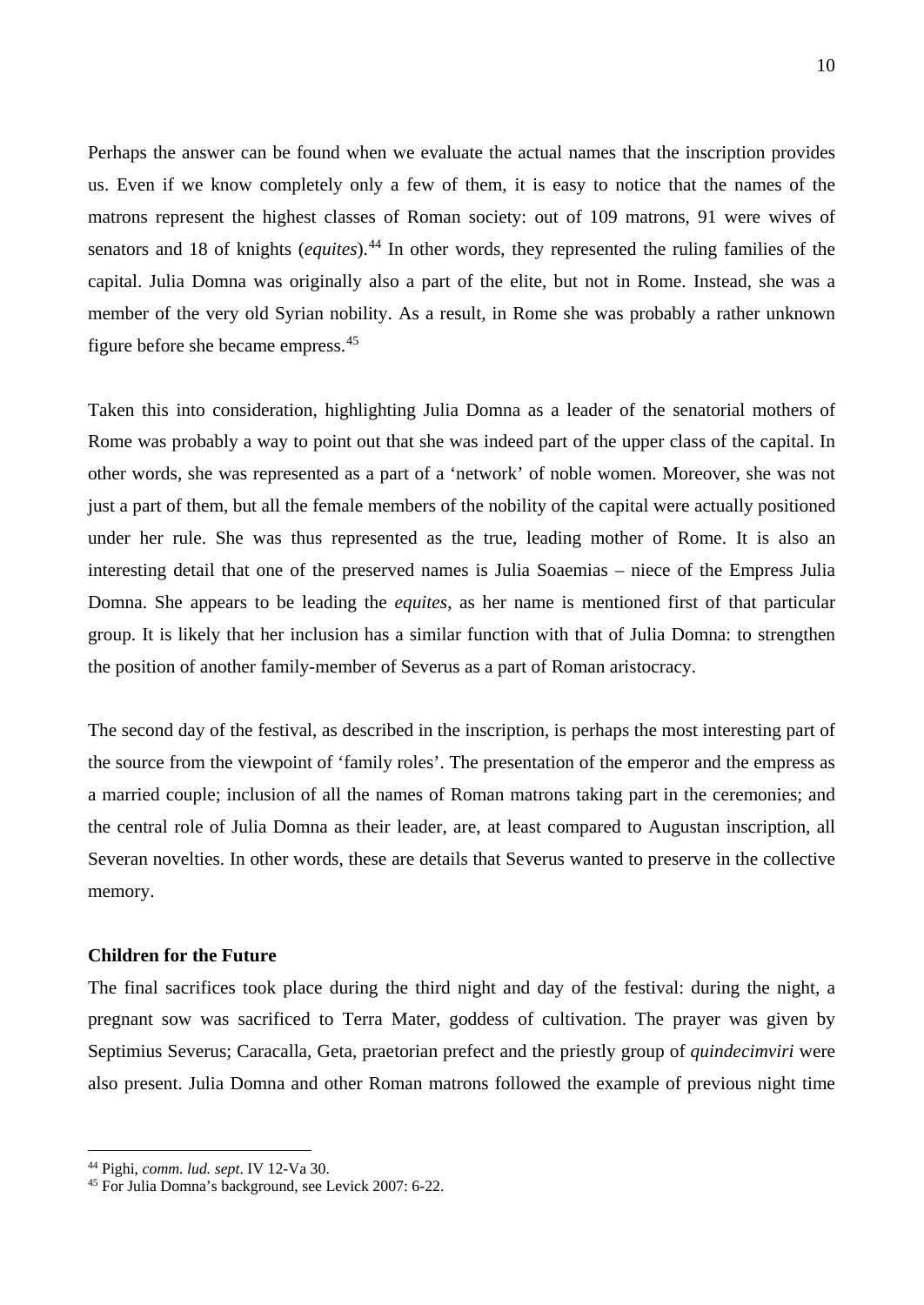rituals by conducting *sellisternium* in honour of Juno and Diana.<sup>[46](#page-10-0)</sup> The following day was dedicated to Apollo and Diana. These two deities received a bloodless sacrifice (cakes) on the Palatine hill. This was the first occasion when the festival was held on Palatine; all the sacrifices of earlier nights and days were conducted on the Capitoline. The inscription records Severus, the two princes, the praetorian prefect and the *quindecimviri* advancing to the altar of Apollo on the Palatine and conducting the sacrifices; generally, the rituals followed the example of earlier days very closely. However, after the actual rituals a unique closing act was conducted, as 27 girls and 27 boys conducted a secular hymn, *Carmen Saeculare*, first on the Palatine and then on the Capitoline hill.[47](#page-10-1)

There are a couple of examples known in Roman history of using 27 youngsters in religious ceremonies, although usually these are connected with periods of crisis or bad omens. [48](#page-10-2) The children taking part in the Severan *ludi saeculares* apparently came from the same social groups as the 110 matrons who took part in the rituals. In fact, it seems that some of the girls were the daughters of those matrons, and the boys were referred as 'senatorial' in the inscription, which means that the children were part of the highest social class of Rome.<sup>[49](#page-10-3)</sup> We do not know the names of the children who took part in the *ludi* before the Severan games, as the Augustan inscription does not mention their names; however, in the Severan inscription the names of the youngsters were added, and almost half of them are known to us even if the inscription is partly fragmented from this part. $50$ 

If we compare the two poems we know, it is noteworthy that Severan version differs considerably from the Augustan one. The latter we know very well, as it is preserved in the works of its composer, Horace. Augustan hymn reflects the rituals very closely, honouring the main deities of Augustan *ludi*, as well as Augustus himself. Severan *Carmen,* on the other hand*,* is not completely preserved; while Augustan inscription just mentioned that the hymn was sung in the celebration, Severan inscription actually includes the whole poem (unfortunately in a very fragmented condition). However, some basic observations can be made out of it. It includes an invocation to Apollo and Diana, but also references to shores and cities of the empire, as well as praise for

<span id="page-10-0"></span> <sup>46</sup> Pighi, *comm. lud. sept*. Va 46-52. Theatrical shows were conducted during the third night as well.

<span id="page-10-1"></span><sup>47</sup> Pighi, *comm. lud. sept*. Va 60-71.

<span id="page-10-2"></span><sup>&</sup>lt;sup>48</sup> See Liv. 27.37; 31.12.<br><sup>49</sup> Pighi, *comm. lud. sept.* Va 84.

<span id="page-10-4"></span><span id="page-10-3"></span><sup>&</sup>lt;sup>50</sup> Pighi, *comm. lud. sept.* Va 85-90. See also Pighi 1965: 243-245.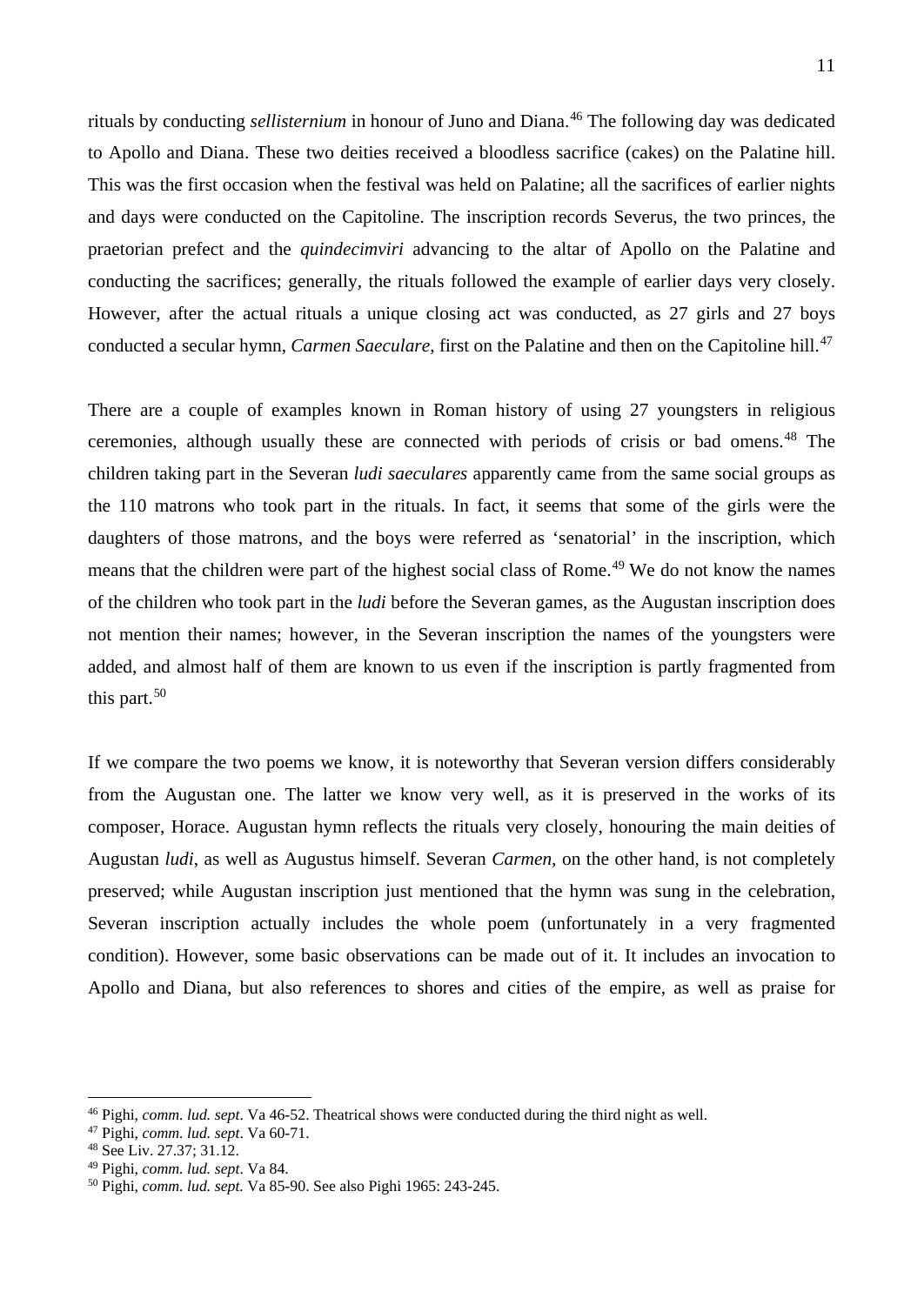Bacchus and his golden fields. It also honours ships sailing in the seas, army and the camps, and finally a prayer that asks for protection to 'our leaders'.<sup>[51](#page-11-0)</sup>

One very interesting detail is the inclusion of the god Bacchus.<sup>[52](#page-11-1)</sup> There are no traces of Bacchus as a part of *ludi saeculares* before Severus, and, apart from the poem, he is not included in the rituals of Severan games either. However, even if Bacchus was absent from the official records, he possibly had a role in the event, as he appeared in Severan coinage celebrating Secular Games (in a *denarius* standing with Hercules). [53](#page-11-2) Hercules does not appear in the preserved parts of the *Carmen*, but as he is presented in the numismatic evidence, it is very probable that he was included in the lost part of the poem.

These two gods, Bacchus and Hercules, had a major significance for Septimius Severus in his propaganda. For example, Cassius Dio writes about Severan building policy in the capital and describes how the emperor used a lot of money to repair old temples and to build new ones; of these, Dio mentions especially the temple of Hercules and Bacchus.<sup>[54](#page-11-3)</sup> It is sometimes claimed that the attention given to these two gods points out to Severus' African identity; for example, Anthony Birley argues that Bacchus and Hercules received an important position in the *ludi saeculares* of CE 204 because they were the guardian deities of Lepcis Magna, the home town of the emperor in Northern Africa.<sup>[55](#page-11-4)</sup> However, the claim is somewhat problematic, as Septimius Severus is known to have been rather conservative regarding state religion, following 'traditional' models quite closely when dealing with the cults of the state.<sup>[56](#page-11-5)</sup> Instead, the importance of Bacchus/Liber and Hercules in the games might lay in the fact that they were also the protectors of the princes, Caracalla and Geta. Indeed, already in AD 196 imperial propaganda had started to link Caracalla and Geta with Bacchus/Liber and Hercules.<sup>[57](#page-11-6)</sup> Moreover, if we take a closer look at princes' role in the Severan Secular Games, it should also be noted that the poem was dedicated to *nostrosque duces* ('our leaders'). In other words, children who sung the *Carmen* did not only ask for protection for Septimius Severus, but for other rulers too. This indicates, of course, to other members of the dynasty who had a visible role in the games: Caracalla, Geta, and Empress Julia Domna.

<span id="page-11-0"></span> <sup>51</sup> As summarized in Birley 199: 159.

<span id="page-11-1"></span><sup>52</sup> Pighi, *comm. lud. sept*. Va 67.

<span id="page-11-2"></span><sup>53</sup> *RIC* 4.1 no. 257 (Septimius Severus)

<span id="page-11-3"></span><sup>54</sup> Cass. Dio 72.16.3. For Hercules and Bacchus/Liber in Severan propaganda, see Palmer 1978: 1094-1095.

<span id="page-11-4"></span><sup>55</sup> Birley 1999; 159.

<span id="page-11-5"></span><sup>56</sup> Fowden 2005: 556.

<span id="page-11-6"></span><sup>57</sup> Fears 1981: 114-115; Ghedini 1984: 70-72.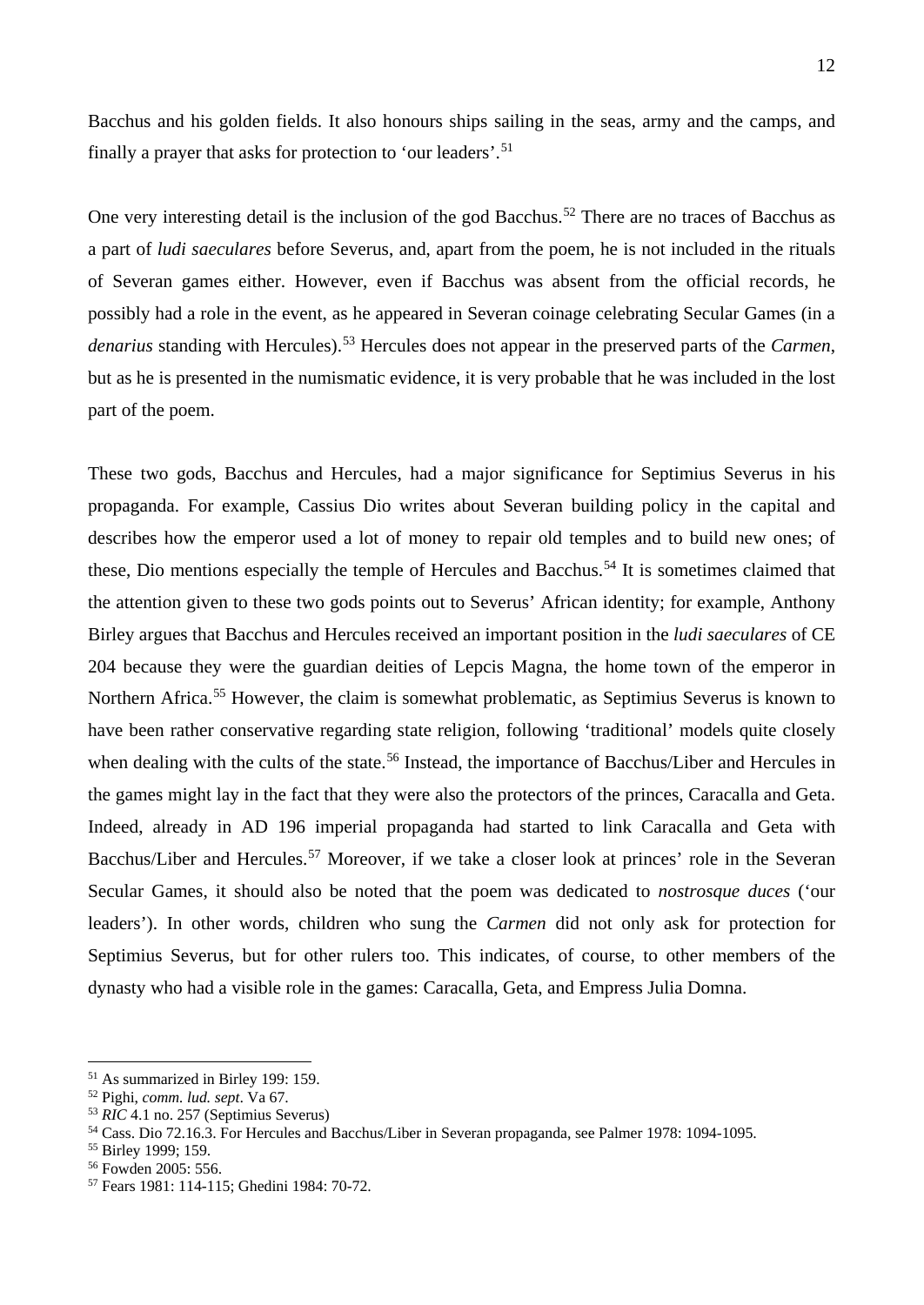Taking the princes' role in the games into consideration, I would suggest that the deities symbolized the future of the dynasty and the continuation of the empire through the *Carmen Saeculare*. Performed by noble young boys and girls, the hymn was a remarkable symbol of the golden future of community. Highlighting the significance of youngsters for the new era of Rome, the ritual also puts the role of two young princes in to perspective. Even if Caracalla and Geta did not have a very independent role in the ceremonies, they are represented multiple times in the inscription. They are included among the main organizers of the festival,<sup>[58](#page-12-0)</sup> they give permission and grant funding for the occasion (with their father),<sup>[59](#page-12-1)</sup> and they take part in most sacrifices and prayers.<sup>[60](#page-12-2)</sup> As the noble children sang praise for the new (Severan) age and, not only the emperor but also other 'leaders', it becomes clear that young princes are a crucial part of the hierarchy and, indeed, part of the family that leads Romans to the future.

## **Conclusion**

The *ludi saeculares* of Septimius Severus were a magnificent display of power from behalf of the emperor. They can be considered as a culmination of his major building and repairing projects of the capital; indeed, one of the important targets of the program was to build an impressive platform for the games. The *ludi saeculares* were thus used to demonstrate the new grandiose look of the city, created by the emperor.<sup>[61](#page-12-3)</sup> However, other messages can also be found from the inscription.

If we look at the records of Severan *ludi saeculares,* Severus' role as a father of the community becomes evident: he bounds the destinies of the empire and of his family, and acts himself as *pater patriae*, father of the fatherland: *paterfamilias* of the community who provides peace and continuity. The concept of *pater patriae* was of course very common in the imperial Rome, and it is sometimes argued that the title itself was nothing more than a perfunctory honour from the first century onwards, part of the normal procedure of the senate recognition of a new emperor.<sup>[62](#page-12-4)</sup> However, the question is perhaps little more complicated than that, especially because it seems that the importance attached to family values changed in imperial policy from time to time. Considering Septimius Severus, his well-known interest in moral legislation and generally in promoting family values is evident in many sources, including contemporary historians and legal texts. Moreover, it is

<span id="page-12-0"></span> <sup>58</sup> Pighi, *comm. lud. sept*. I 4.

<span id="page-12-1"></span><sup>59</sup> Pighi, *comm. lud. sept*. I 5-8.

<span id="page-12-2"></span><sup>60</sup> Pighi, *comm. lud. sept*. III 26-36; IV 4-9; Va 46-52; Va 52-57.

<span id="page-12-3"></span><sup>61</sup> Gorrie 2004: 61-72.

<span id="page-12-4"></span><sup>62</sup> Hammond 1959: 87-89.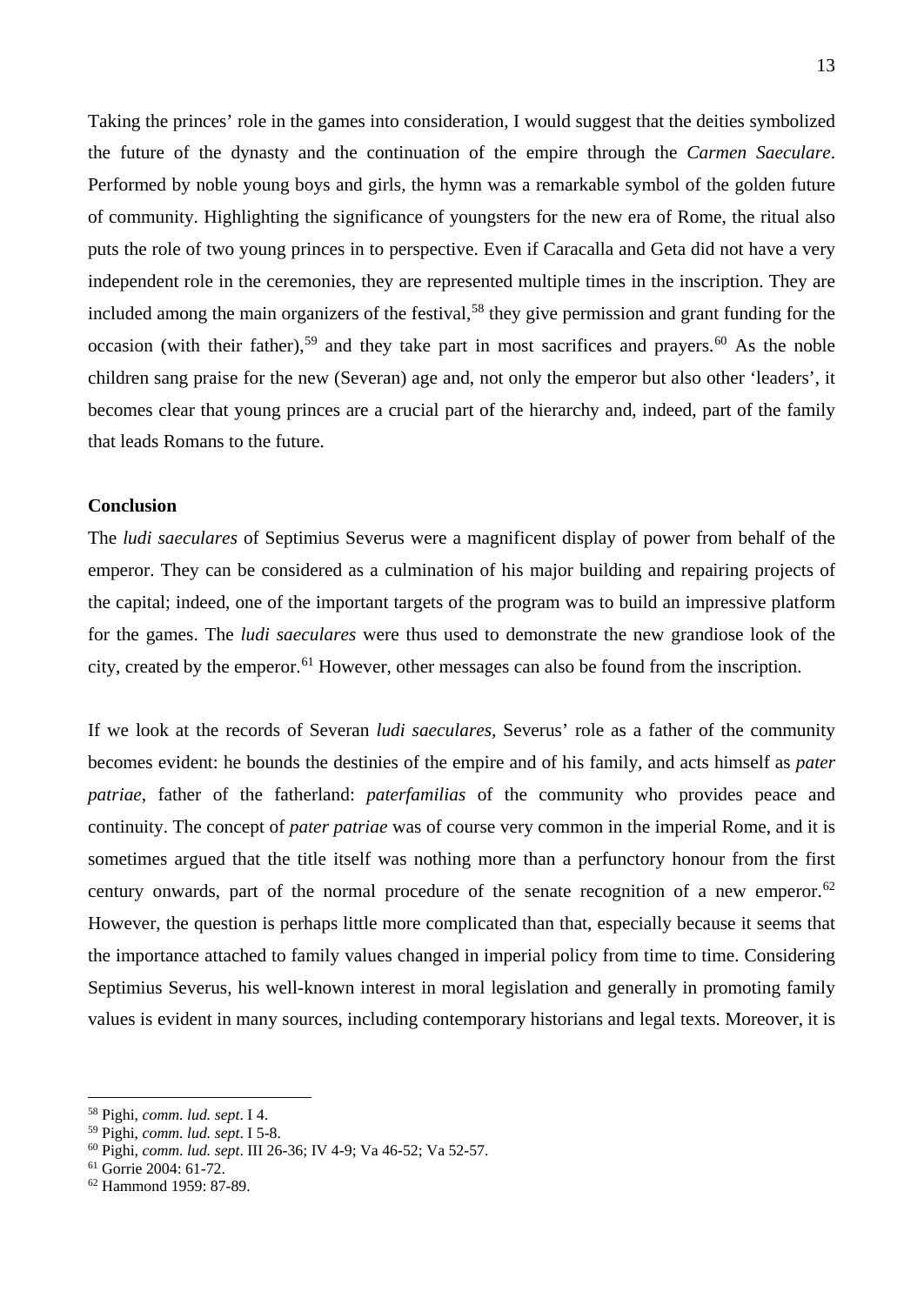a noteworthy detail that it was precisely during the reign of Septimius Severus when the soldiers were allowed to get married – an act which also highlighted the importance of family life. $63$ 

All in all, it appears that as family values and other similar issues were emphasised, the idea of *pater patriae* became more significant during the Severan era. Accordingly, the inscription recording the programme of *ludi saeculares* seems to highlight this paternal role of the emperor. On the other hand, the actions of Julia Domna in the same record portrayed her as a leading mother of Rome, as well as a wife of the emperor. As a result, it could be argued that the monument encouraged people to evaluate their relationship with the emperor and the empress with family terms. Basically this meant that Roman commonwealth was portrayed as a metaphorical family, under the rule of the imperial married couple.<sup>[64](#page-13-1)</sup> This idea was strengthened even more by inclusion of Vestal Virgins in the recorded programme: Vestals, probably the most important symbols of Rome, were displayed, not only under the influence of the emperor, but almost as a part of his 'household' during the prayers. The imperial identity, as Severus wanted to represent it, indeed had a strong family flavour; and by acting as the "parents" of the Romans, Severan couple raised above their audience, achieving an authority like no other in the community.<sup>[65](#page-13-2)</sup>

On the other hand, we must also bear in mind the quite limited audience of the celebration (basically the city of Rome and people who became to the capital to see the games), and of those who eventually saw the inscription in Campus Martius (and, indeed, who could read the text). This would indicate that one of the man goals of the emperor was to display his power precisely in the capital to the senatorial class and other traditional elite circles. After all, the relationship between Severus and the senate had been more or less troublesome, not least because of the purge Severus had made in CE 197 (as explained in the first Chapter).<sup>[66](#page-13-3)</sup> By highlighting the importance of his family, Severus pointed out who was in charge of the empire to the senators and other people who could potentially question his power. Indeed, by underlining the roles of all the members of imperial family, and especially putting strong emphasis on women (with Empress Julia Domna as their leader) as a part of his Secular Games, Severus not only celebrated the new moral laws he had put through, but also reminded about the power hierarchy of the empire. After all, the main purpose

<span id="page-13-0"></span> <sup>63</sup> Gorrie 2004: 62; Garnsey 1967: 58.

<span id="page-13-1"></span> $64$  Three types of 'families' can be found in Roman imperial propaganda: the actual imperial families, the families of the subjects and the metaphorical family, which is made by the emperor and his subjects (see Bryant 1999: 25-26). The Severan *ludi saeculares* appear to be a prime example of the last of the three.

<span id="page-13-3"></span><span id="page-13-2"></span><sup>&</sup>lt;sup>65</sup> Imperial family motif can be found in other Roman ceremonies purposed to secure loyalty of the subjects as well; see, for example, in this volume the article of Gwynaeth McIntyre which deals with imperial rituals focused on the army. <sup>66</sup> The uneasy relationship between Severus and the senate is well attested by contemporary historians Cassius Dio (74.2.1-2) and Herodian (2.14.3-4.)